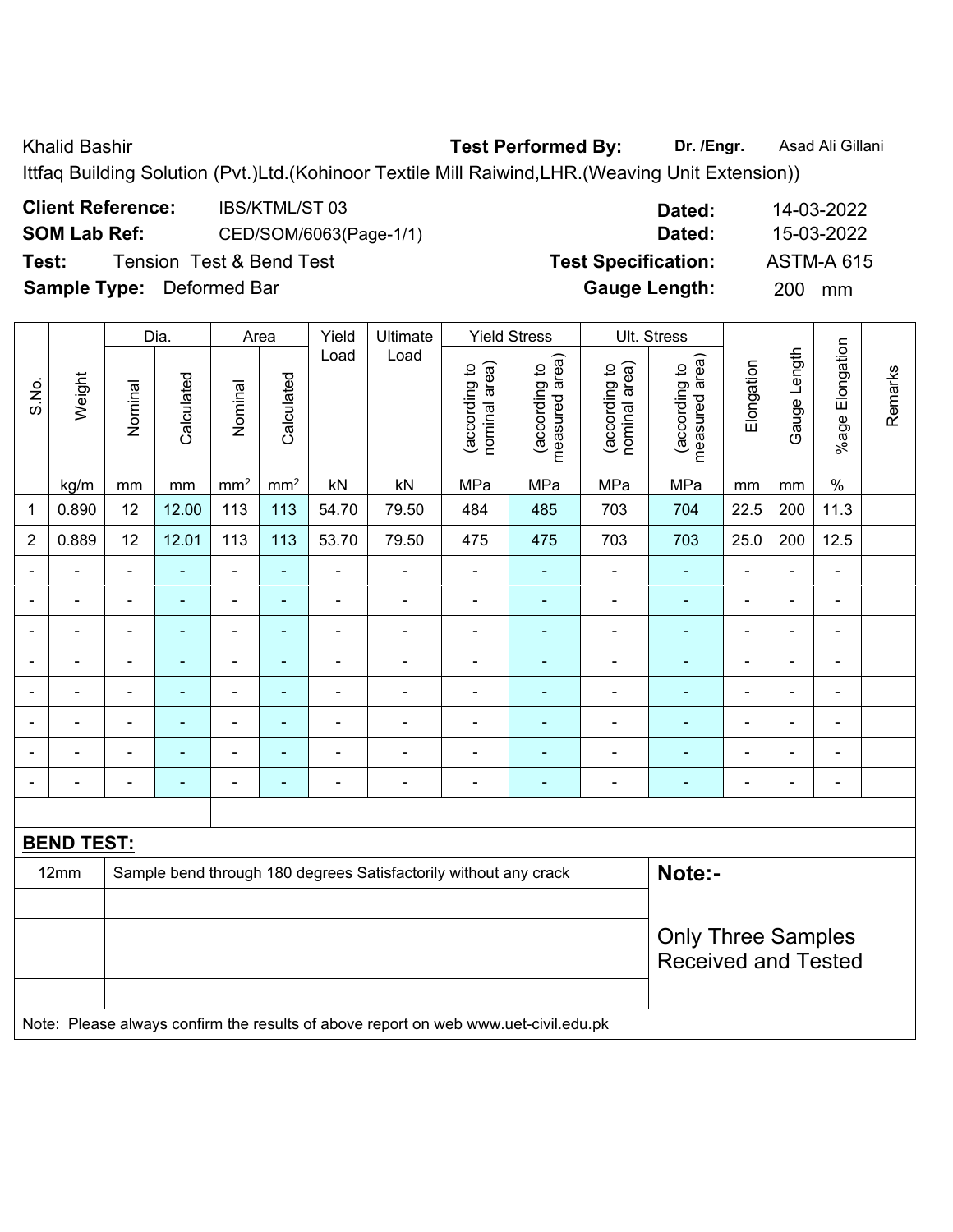Engr. Mustafa Ali **Test Performed By: Dr. /Engr.** 

S. Asad Ali Gillani

Sr. MC Dream Builders.(Const.Of Apartments Building At 32-P Model Town Ext,Lahore)

|                      | <b>Client Reference:</b> | DB/CONST-32P/22/315                 |                |
|----------------------|--------------------------|-------------------------------------|----------------|
| Dated:               | 15-03-2022               |                                     |                |
| Test:                |                          | <b>Tension Test &amp; Bend Test</b> | <b>Test Sp</b> |
| <b>Gauge Length:</b> |                          | 8 inch                              | <b>Sample</b>  |

**SOM Lab Ref:** 6058 (Page-1/1) **Dated:** 15-03-2022 **Dated:** 15-03-2022 **Tecification:** ASTM-A-615 **Type:** Deformed Bar

|                |                                                                                     |                                                                  | Dia.       |                 | Area            | Yield          | Ultimate                                                         |                                | <b>Yield Stress</b>             |                                | Ult. Stress                     |                |                |                 |         |
|----------------|-------------------------------------------------------------------------------------|------------------------------------------------------------------|------------|-----------------|-----------------|----------------|------------------------------------------------------------------|--------------------------------|---------------------------------|--------------------------------|---------------------------------|----------------|----------------|-----------------|---------|
| S.No.          | Weight                                                                              | Nominal                                                          | Calculated | Nominal         | Calculated      | Load           | Load                                                             | nominal area)<br>(according to | measured area)<br>(according to | nominal area)<br>(according to | (according to<br>measured area) | Elongation     | Gauge Length   | %age Elongation | Remarks |
|                | lb/ft                                                                               | $\#$                                                             | in         | in <sup>2</sup> | in <sup>2</sup> | Tons           | Tons                                                             | psi                            | psi                             | psi                            | psi                             | in             | in             | $\%$            |         |
| 1              | 1.498                                                                               | 6                                                                | 0.748      | 0.44            | 0.440           | 15.16          | 19.16                                                            | 75980                          | 75980                           | 96060                          | 96060                           | 1.30           | 8.0            | 16.3            |         |
| $\overline{2}$ | 1.501                                                                               | 6                                                                | 0.749      | 0.44            | 0.441           | 15.41          | 19.18                                                            | 77260                          | 77080                           | 96160                          | 95940                           | 1.30           | 8.0            | 16.3            |         |
| 3              | 0.659                                                                               | 4                                                                | 0.497      | 0.20            | 0.194           | 6.63           | 8.28                                                             | 73070                          | 75330                           | 91280                          | 94100                           | 1.20           | 8.0            | 15.0            |         |
| 4              | 0.661                                                                               | 4                                                                | 0.497      | 0.20            | 0.194           | 6.65           | 8.36                                                             | 73290                          | 75560                           | 92180                          | 95030                           | 1.10           | 8.0            | 13.8            |         |
|                |                                                                                     | $\blacksquare$                                                   | ä,         | ÷,              |                 | $\blacksquare$ | ä,                                                               | $\blacksquare$                 |                                 | ÷,                             | $\blacksquare$                  | L.             | $\blacksquare$ | $\blacksquare$  |         |
|                |                                                                                     |                                                                  | ۰          | $\blacksquare$  |                 |                | Ē,                                                               | $\blacksquare$                 |                                 | $\overline{a}$                 | $\blacksquare$                  |                |                | Ē,              |         |
|                |                                                                                     |                                                                  | ۰          | $\blacksquare$  |                 |                | ÷                                                                | $\blacksquare$                 |                                 | $\blacksquare$                 | $\blacksquare$                  | $\blacksquare$ |                |                 |         |
|                |                                                                                     |                                                                  |            |                 |                 |                |                                                                  |                                |                                 |                                |                                 |                |                |                 |         |
|                | $\overline{a}$                                                                      |                                                                  |            | $\blacksquare$  |                 |                |                                                                  | $\blacksquare$                 |                                 | $\blacksquare$                 | $\blacksquare$                  |                |                | $\blacksquare$  |         |
| $\blacksquare$ | ÷                                                                                   | $\blacksquare$                                                   | ۰          | $\blacksquare$  |                 | Ē,             | Ē,                                                               | $\blacksquare$                 | ٠                               | $\overline{a}$                 | $\blacksquare$                  | $\blacksquare$ |                | $\blacksquare$  |         |
|                |                                                                                     |                                                                  |            |                 |                 |                |                                                                  |                                |                                 |                                |                                 |                |                |                 |         |
|                | <b>BEND TEST:</b>                                                                   |                                                                  |            |                 |                 |                |                                                                  |                                |                                 |                                |                                 |                |                |                 |         |
|                | #6                                                                                  |                                                                  |            |                 |                 |                | Sample bend through 180 degrees Satisfactorily without any crack |                                |                                 |                                | Note:-                          |                |                |                 |         |
|                | #4                                                                                  | Sample bend through 180 degrees Satisfactorily without any crack |            |                 |                 |                |                                                                  |                                |                                 |                                |                                 |                |                |                 |         |
|                |                                                                                     |                                                                  |            |                 |                 |                |                                                                  |                                |                                 |                                | <b>Only Six Samples</b>         |                |                |                 |         |
|                |                                                                                     |                                                                  |            |                 |                 |                |                                                                  |                                |                                 |                                | <b>Received and Tested</b>      |                |                |                 |         |
|                |                                                                                     |                                                                  |            |                 |                 |                |                                                                  |                                |                                 |                                |                                 |                |                |                 |         |
|                | Note: Please always confirm the results of above report on web www.uet-civil.edu.pk |                                                                  |            |                 |                 |                |                                                                  |                                |                                 |                                |                                 |                |                |                 |         |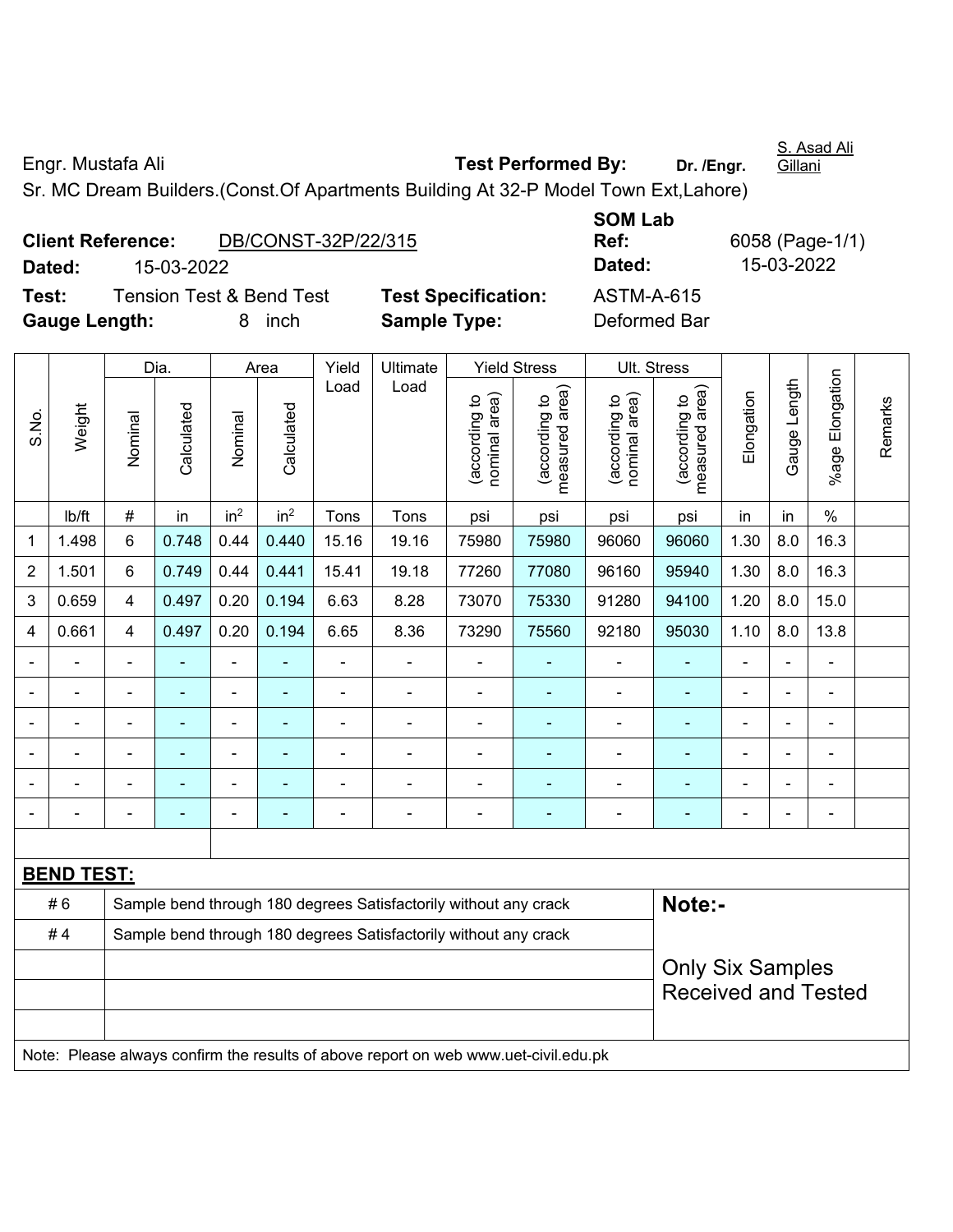S. Asad Ali **Gillani** 

Maj Adnan Khalid (R) **Test Performed By:** Dr. /Engr.

Dy Dir MTL DHA Lahore,(Infra Structure Dev Works Of Sec-4 Block-Q DHA Ph-XI (M/s DHA-C))

|               | <b>Client Reference:</b> | 408/241/32/Lab/70/155    |                            | Ref:              | 6061 (Pag                 |
|---------------|--------------------------|--------------------------|----------------------------|-------------------|---------------------------|
| Dated:        | 15-03-2022               |                          |                            | Dated:            | 15-03-20                  |
| Test:         |                          | Tension Test & Bend Test | <b>Test Specification:</b> | <b>ASTM-A-615</b> |                           |
| Gauge Length: |                          | inch                     | <b>Sample Type:</b>        |                   | Deformed Bar (Moiz Steel) |

**SOM Lab Ref:** 6061 (Page-1/1) **Dated:** 15-03-2022 **Dated:** 15-03-2022

|                |                   |                                                                  | Dia.           |                 | Area            | Yield<br>Load  | Ultimate<br>Load                                                                    |                                | <b>Yield Stress</b>             |                                | Ult. Stress                     |                              |                |                           |         |
|----------------|-------------------|------------------------------------------------------------------|----------------|-----------------|-----------------|----------------|-------------------------------------------------------------------------------------|--------------------------------|---------------------------------|--------------------------------|---------------------------------|------------------------------|----------------|---------------------------|---------|
| S.No.          | Weight            | Nominal                                                          | Calculated     | Nominal         | Calculated      |                |                                                                                     | nominal area)<br>(according to | measured area)<br>(according to | nominal area)<br>(according to | (according to<br>measured area) | Elongation                   | Gauge Length   | Elongation<br>$%$ age $I$ | Remarks |
|                | lb/ft             | #                                                                | in             | in <sup>2</sup> | in <sup>2</sup> | Tons           | Tons                                                                                | psi                            | psi                             | psi                            | psi                             | in                           | in             | $\%$                      |         |
| 1              | 1.470             | $6\phantom{a}$                                                   | 0.742          | 0.44            | 0.432           | 13.86          | 19.69                                                                               | 69490                          | 70780                           | 98720                          | 100540                          | 1.20                         | 8.0            | 15.0                      |         |
| $\overline{2}$ | 1.470             | $6\phantom{a}$                                                   | 0.742          | 0.44            | 0.432           | 13.73          | 19.52                                                                               | 68830                          | 70100                           | 97850                          | 99660                           | 1.30                         | 8.0            | 16.3                      |         |
| 3              | 0.600             | $\overline{\mathbf{4}}$                                          | 0.473          | 0.20            | 0.176           | 5.81           | 7.87                                                                                | 64080                          | 72810                           | 86780                          | 98610                           | 1.10                         | 8.0            | 13.8                      |         |
| 4              | 0.596             | $\overline{4}$                                                   | 0.472          | 0.20            | 0.175           | 5.71           | 7.82                                                                                | 62950                          | 71940                           | 86220                          | 98540                           | 1.10                         | 8.0            | 13.8                      |         |
|                |                   | ÷,                                                               |                | ÷,              | ä,              | ä,             | ä,                                                                                  | ä,                             |                                 | $\blacksquare$                 |                                 | $\blacksquare$               |                | $\blacksquare$            |         |
|                |                   |                                                                  | $\blacksquare$ | ۰               | $\blacksquare$  | ÷              | $\blacksquare$                                                                      | $\blacksquare$                 | $\blacksquare$                  | $\blacksquare$                 | $\blacksquare$                  |                              |                | $\blacksquare$            |         |
|                |                   | $\blacksquare$                                                   | ÷              | $\blacksquare$  | ۰               | ä,             | $\blacksquare$                                                                      | $\blacksquare$                 |                                 | $\blacksquare$                 | $\blacksquare$                  | $\blacksquare$               | $\blacksquare$ | $\blacksquare$            |         |
|                | ٠                 | ۰                                                                | $\blacksquare$ | ۰               | ۰               | ÷              | ÷                                                                                   | $\blacksquare$                 | $\overline{\phantom{0}}$        | $\overline{\phantom{a}}$       | $\blacksquare$                  | $\qquad \qquad \blacksquare$ |                | $\blacksquare$            |         |
|                |                   | L,                                                               | $\blacksquare$ | ÷,              | ۰               | ä,             | Ē,                                                                                  | $\blacksquare$                 |                                 | $\blacksquare$                 | ÷,                              | ä,                           |                | $\blacksquare$            |         |
|                | $\blacksquare$    | $\blacksquare$                                                   | $\blacksquare$ | $\blacksquare$  | ۰               | $\blacksquare$ | ä,                                                                                  | $\blacksquare$                 | $\blacksquare$                  | $\blacksquare$                 | $\blacksquare$                  | $\blacksquare$               |                | $\blacksquare$            |         |
|                |                   |                                                                  |                |                 |                 |                |                                                                                     |                                |                                 |                                |                                 |                              |                |                           |         |
|                | <b>BEND TEST:</b> |                                                                  |                |                 |                 |                |                                                                                     |                                |                                 |                                |                                 |                              |                |                           |         |
|                | #6                |                                                                  |                |                 |                 |                | Sample bend through 180 degrees Satisfactorily without any crack                    |                                |                                 |                                | Note:-                          |                              |                |                           |         |
|                | #4                | Sample bend through 180 degrees Satisfactorily without any crack |                |                 |                 |                |                                                                                     |                                |                                 |                                |                                 |                              |                |                           |         |
|                |                   |                                                                  |                |                 |                 |                |                                                                                     |                                |                                 |                                | <b>Only Six Samples</b>         |                              |                |                           |         |
|                |                   |                                                                  |                |                 |                 |                |                                                                                     |                                |                                 |                                | <b>Received and Tested</b>      |                              |                |                           |         |
|                |                   |                                                                  |                |                 |                 |                |                                                                                     |                                |                                 |                                |                                 |                              |                |                           |         |
|                |                   |                                                                  |                |                 |                 |                | Note: Please always confirm the results of above report on web www.uet-civil.edu.pk |                                |                                 |                                |                                 |                              |                |                           |         |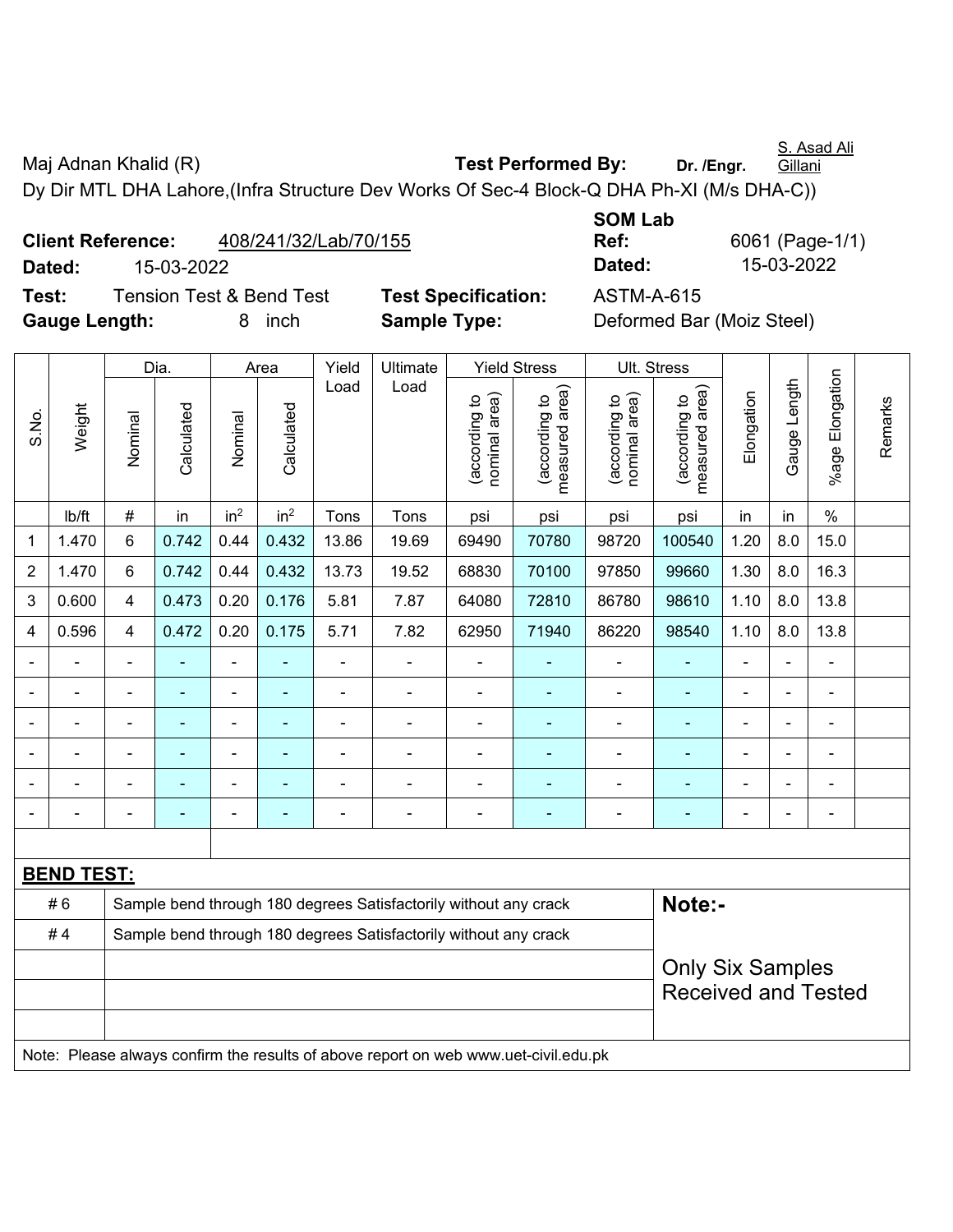Sanda M.B.Din

**Client Reference:** Nil

**Test:** Tension Test & Bend Test **Test Specification:** ASTM-A-615 **Gauge Length:** 8 inch **Sample Type:** Deformed Bar

|                          |                   |                          | Dia.                   |                          | Area                     | Yield          | Ultimate                                                                            |                               | <b>Yield Stress</b>             | Ult. Stress                    |                                 |                |                |                          |         |
|--------------------------|-------------------|--------------------------|------------------------|--------------------------|--------------------------|----------------|-------------------------------------------------------------------------------------|-------------------------------|---------------------------------|--------------------------------|---------------------------------|----------------|----------------|--------------------------|---------|
| S.No.                    | Weight            | Nominal                  | Calculated             | Nominal                  | Calculated               | Load           | Load                                                                                | nominal area)<br>according to | measured area)<br>(according to | (according to<br>nominal area) | measured area)<br>(according to | Elongation     | Gauge Length   | %age Elongation          | Remarks |
|                          | lb/ft             | $\#$                     | in                     | in <sup>2</sup>          | in <sup>2</sup>          | Tons           | Tons                                                                                | psi                           | psi                             | psi                            | psi                             | in             | in             | $\%$                     |         |
| 1                        | 1.535             | 6                        | 0.758                  | 0.44                     | 0.451                    | 17.04          | 21.20                                                                               | 85430                         | 83350                           | 106280                         | 103690                          | 1.10           | 8.0            | 13.8                     |         |
| $\overline{2}$           | 1.489             | $\,6\,$                  | 0.747                  | 0.44                     | 0.438                    | 14.34          | 18.37                                                                               | 71890                         | 72220                           | 92070                          | 92490                           | 1.20           | 8.0            | 15.0                     |         |
| 3                        | 0.660             | $\overline{\mathbf{4}}$  | 0.497                  | 0.20                     | 0.194                    | 7.29           | 9.09                                                                                | 80370                         | 82860                           | 100270                         | 103370                          | 0.80           | 8.0            | 10.0                     |         |
| 4                        | 0.657             | 4                        | 0.496                  | 0.20                     | 0.193                    | 7.44           | 9.28                                                                                | 82060                         | 85040                           | 102290                         | 106000                          | 0.80           | 8.0            | 10.0                     |         |
| $\overline{\phantom{0}}$ |                   | $\blacksquare$           |                        | $\blacksquare$           |                          | $\blacksquare$ | ä,                                                                                  | ä,                            | ٠                               | $\blacksquare$                 |                                 | ÷              | $\overline{a}$ | $\blacksquare$           |         |
|                          |                   | $\blacksquare$           | ÷,                     | ۰                        | $\blacksquare$           | ä,             | ÷,                                                                                  | $\blacksquare$                | $\blacksquare$                  | $\overline{\phantom{a}}$       |                                 | L,             | ä,             | $\overline{\phantom{a}}$ |         |
|                          |                   | $\blacksquare$           | $\blacksquare$         | $\overline{\phantom{a}}$ | $\overline{\phantom{a}}$ |                | ÷                                                                                   | ä,                            | ٠                               | $\overline{\phantom{a}}$       | $\overline{\phantom{0}}$        | $\blacksquare$ | $\blacksquare$ | $\blacksquare$           |         |
|                          |                   | $\blacksquare$           | $\blacksquare$         | $\overline{\phantom{0}}$ | $\overline{\phantom{a}}$ | $\blacksquare$ | ÷                                                                                   | ä,                            |                                 | $\blacksquare$                 | $\overline{\phantom{0}}$        | ÷,             | $\overline{a}$ | $\blacksquare$           |         |
|                          |                   |                          |                        | $\blacksquare$           |                          |                | ä,                                                                                  | $\blacksquare$                |                                 | $\blacksquare$                 |                                 | L,             |                |                          |         |
|                          |                   | $\blacksquare$           |                        |                          |                          |                | ÷                                                                                   |                               |                                 |                                |                                 | ä,             | $\blacksquare$ | $\blacksquare$           |         |
|                          |                   |                          |                        |                          |                          |                |                                                                                     |                               |                                 |                                |                                 |                |                |                          |         |
|                          | <b>BEND TEST:</b> |                          |                        |                          |                          |                |                                                                                     |                               |                                 |                                |                                 |                |                |                          |         |
|                          |                   |                          | No Bend test performed |                          |                          |                |                                                                                     |                               |                                 |                                | Note:-                          |                |                |                          |         |
|                          |                   |                          |                        |                          |                          |                |                                                                                     |                               |                                 |                                |                                 |                |                |                          |         |
|                          |                   | <b>Only Four Samples</b> |                        |                          |                          |                |                                                                                     |                               |                                 |                                |                                 |                |                |                          |         |
|                          |                   |                          |                        |                          |                          |                |                                                                                     |                               |                                 |                                | <b>Received and Tested</b>      |                |                |                          |         |
|                          |                   |                          |                        |                          |                          |                |                                                                                     |                               |                                 |                                |                                 |                |                |                          |         |
|                          |                   |                          |                        |                          |                          |                | Note: Please always confirm the results of above report on web www.uet-civil.edu.pk |                               |                                 |                                |                                 |                |                |                          |         |

Hamid Masood **Test Performed By:** Dr. /Engr.

**SOM Lab Ref:** 6062 (Page-1/1) **Dated:** 15-03-2022 **Dated:** 15-03-2022

S. Asad Ali Gillani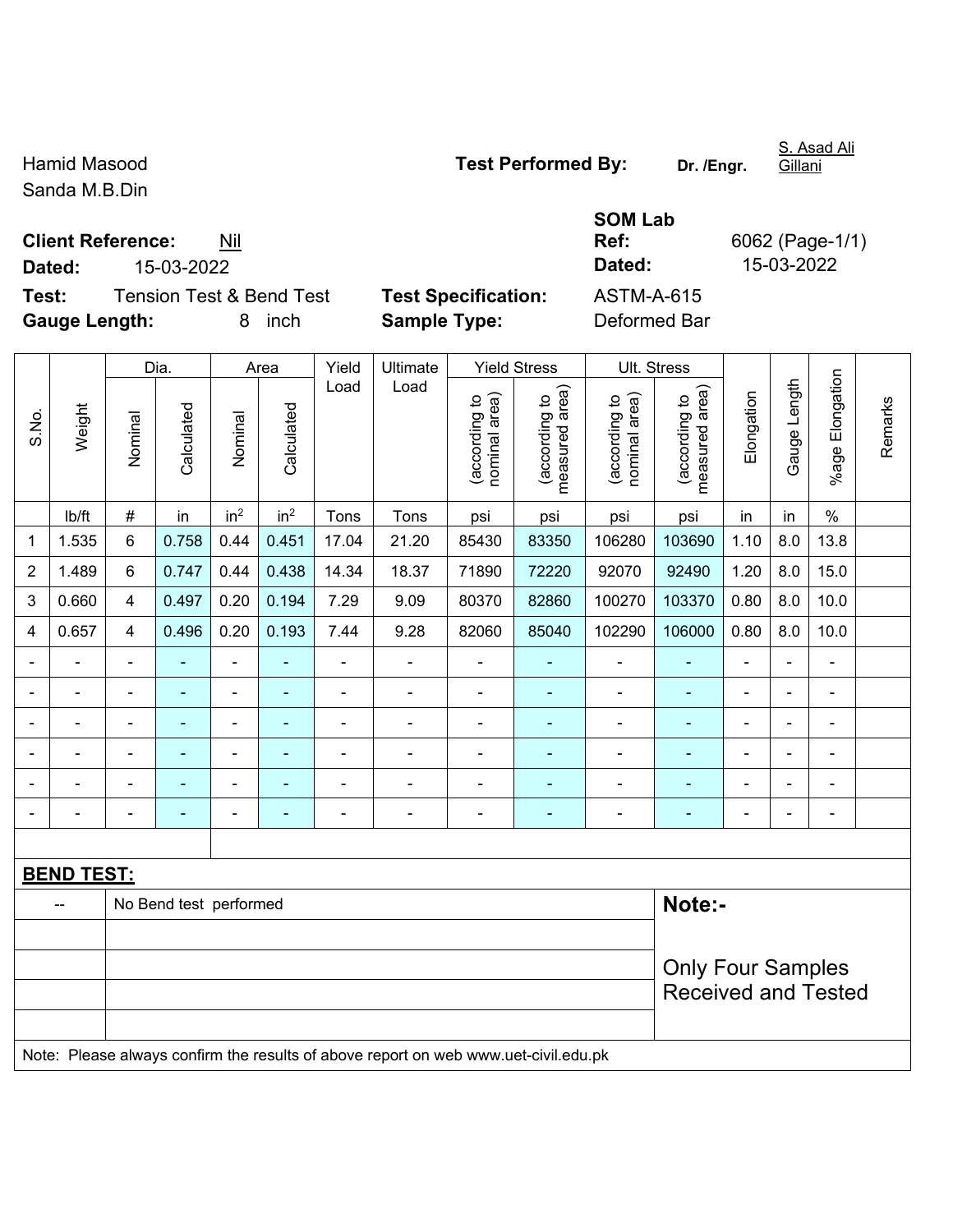M.Nadeem Zafar Ullah **Test Performed By:** Dr. /Engr. Infan Ul Hasan Incharge (Civil),SNGPL.(Supply,Instal. Commissioning And Maintence Of Weigh Bridge At Uch Shrif)

|        | <b>Client Reference:</b> |                          | CC/W.Bridge/Uch Shrif |  |  |  |  |
|--------|--------------------------|--------------------------|-----------------------|--|--|--|--|
| Dated: | 15-03-2022               |                          |                       |  |  |  |  |
| Test:  |                          | Tension Test & Bend Test | Test                  |  |  |  |  |

**Specification:** ASTM-A-615

**SOM Lab Ref:** 6064 (Page-1/1) **Dated:** 15-03-2022 **Dated:** 15-03-2022

**Gauge Length:** 8 inch **Sample Type:** Deformed Bar

|                |                   |                                                                            | Dia.           |                              | Area            | Yield          | Ultimate                                                         |                                | <b>Yield Stress</b>                         |                                | Ult. Stress                     |                |                          |                 |         |
|----------------|-------------------|----------------------------------------------------------------------------|----------------|------------------------------|-----------------|----------------|------------------------------------------------------------------|--------------------------------|---------------------------------------------|--------------------------------|---------------------------------|----------------|--------------------------|-----------------|---------|
| S.No.          | Weight            | Nominal                                                                    | Calculated     | Nominal                      | Calculated      | Load           | Load                                                             | nominal area)<br>(according to | (according to<br>neasured area)<br>measured | nominal area)<br>(according to | measured area)<br>(according to | Elongation     | Gauge Length             | %age Elongation | Remarks |
|                | Ib/ft             | #                                                                          | in             | in <sup>2</sup>              | in <sup>2</sup> | Tons           | Tons                                                             | psi                            | psi                                         | psi                            | psi                             | in             | in                       | $\frac{0}{0}$   |         |
| 1              | 2.596             | 8                                                                          | 0.986          | 0.79                         | 0.763           | 23.92          | 32.01                                                            | 66790                          | 69160                                       | 89360                          | 92520                           | 1.40           | 8.0                      | 17.5            |         |
| $\overline{2}$ | 2.586             | 8                                                                          | 0.984          | 0.79                         | 0.760           | 24.11          | 31.65                                                            | 67310                          | 69960                                       | 88360                          | 91850                           | 1.50           | 8.0                      | 18.8            |         |
| 3              | 1.456             | 6                                                                          | 0.738          | 0.44                         | 0.428           | 14.65          | 18.06                                                            | 73430                          | 75480                                       | 90540                          | 93080                           | 1.00           | 8.0                      | 12.5            |         |
| 4              | 1.457             | 6                                                                          | 0.738          | 0.44                         | 0.428           | 14.39          | 18.20                                                            | 72150                          | 74170                                       | 91210                          | 93760                           | 1.10           | 8.0                      | 13.8            |         |
| 5              | 0.637             | 4                                                                          | 0.488          | 0.20                         | 0.187           | 5.93           | 7.36                                                             | 65420                          | 69970                                       | 81160                          | 86800                           | 1.20           | 8.0                      | 15.0            |         |
| 6              | 0.645             | 4                                                                          | 0.492          | 0.20                         | 0.190           | 6.29           | 8.07                                                             | 69360                          | 73010                                       | 89030                          | 93710                           | 1.20           | 8.0                      | 15.0            |         |
|                |                   |                                                                            |                |                              |                 |                |                                                                  |                                |                                             |                                |                                 |                |                          |                 |         |
|                |                   | $\blacksquare$                                                             | $\blacksquare$ | $\overline{\phantom{a}}$     |                 | $\blacksquare$ | $\blacksquare$                                                   | $\blacksquare$                 | ۰                                           | $\blacksquare$                 | $\blacksquare$                  | $\blacksquare$ | $\blacksquare$           | ÷,              |         |
|                |                   | Ē,                                                                         | ۰              | $\blacksquare$               |                 | Ē,             | $\blacksquare$                                                   | $\blacksquare$                 | ٠                                           | $\blacksquare$                 | ٠                               |                | $\blacksquare$           | ÷,              |         |
| -              |                   | $\blacksquare$                                                             | ٠              | $\qquad \qquad \blacksquare$ | $\blacksquare$  | $\blacksquare$ | $\blacksquare$                                                   | $\blacksquare$                 | ۰                                           | ÷                              | ۰                               | $\blacksquare$ | $\overline{\phantom{a}}$ | ÷,              |         |
|                |                   |                                                                            |                |                              |                 |                |                                                                  |                                |                                             |                                |                                 |                |                          |                 |         |
|                | <b>BEND TEST:</b> |                                                                            |                |                              |                 |                |                                                                  |                                |                                             |                                |                                 |                |                          |                 |         |
|                | # 8               | Note:-<br>Sample bend through 180 degrees Satisfactorily without any crack |                |                              |                 |                |                                                                  |                                |                                             |                                |                                 |                |                          |                 |         |
|                | #6                |                                                                            |                |                              |                 |                | Sample bend through 180 degrees Satisfactorily without any crack |                                |                                             |                                |                                 |                |                          |                 |         |
|                | #4                |                                                                            |                |                              |                 |                | Sample bend through 180 degrees Satisfactorily without any crack |                                |                                             |                                | <b>Only Nine Samples</b>        |                |                          |                 |         |
|                |                   |                                                                            |                |                              |                 |                |                                                                  |                                |                                             |                                | <b>Received and Tested</b>      |                |                          |                 |         |
|                |                   |                                                                            |                |                              |                 |                |                                                                  |                                |                                             |                                |                                 |                |                          |                 |         |
|                |                   |                                                                            |                |                              |                 |                |                                                                  |                                |                                             |                                |                                 |                |                          |                 |         |

Note: Please always confirm the results of above report on web www.uet-civil.edu.pk